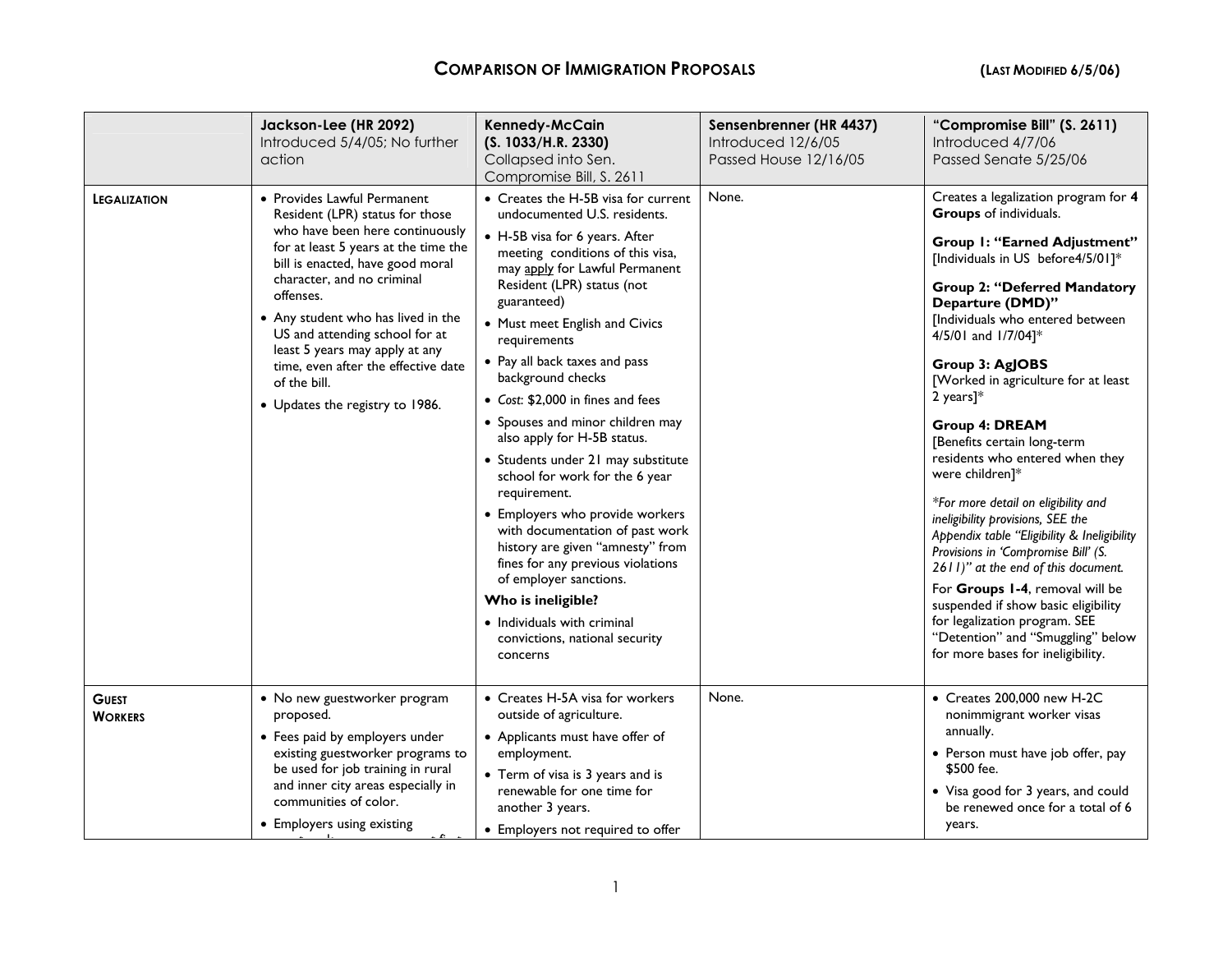|                                       | Jackson-Lee (HR 2092)<br>Introduced 5/4/05; No further<br>action          | <b>Kennedy-McCain</b><br>(S. 1033/H.R. 2330)<br>Collapsed into Sen.<br>Compromise Bill, S. 2611                                                                                                                                                                                                                                                                                                                                                                                                          | Sensenbrenner (HR 4437)<br>Introduced 12/6/05<br>Passed House 12/16/05 | "Compromise Bill" (S. 2611)<br>Introduced 4/7/06<br>Passed Senate 5/25/06                                                                                                                                                                                                                                                                                                                                                                                                                                                                                                                                                                                                                                                                                                                                                                                                                                                                                                                                                                                                                                                                               |
|---------------------------------------|---------------------------------------------------------------------------|----------------------------------------------------------------------------------------------------------------------------------------------------------------------------------------------------------------------------------------------------------------------------------------------------------------------------------------------------------------------------------------------------------------------------------------------------------------------------------------------------------|------------------------------------------------------------------------|---------------------------------------------------------------------------------------------------------------------------------------------------------------------------------------------------------------------------------------------------------------------------------------------------------------------------------------------------------------------------------------------------------------------------------------------------------------------------------------------------------------------------------------------------------------------------------------------------------------------------------------------------------------------------------------------------------------------------------------------------------------------------------------------------------------------------------------------------------------------------------------------------------------------------------------------------------------------------------------------------------------------------------------------------------------------------------------------------------------------------------------------------------|
| <b>GUEST</b><br><b>WORKERS (CONT)</b> | guestworker programs must first<br>show efforts to hire local<br>workers. | prevailing wages; must list<br>available jobs in a database before<br>hiring H-5A workers.<br>• Workers may change jobs; must<br>pay \$500 upon application.<br>• Cap of 400,000 visas for the first<br>year may be modified once the<br>cap is reached.<br>• After 4 years, H-5A visa holders<br>may apply for LPR status.<br>Employers may petition for LPR<br>visas for workers at any time.<br>Who is ineligible?<br>• Workers unemployed for more<br>than 45 days may be subject to<br>deportation. |                                                                        | • H-2C worker may apply for<br>permanent residence through<br>employer (labor certification) or<br>self-petition after 4 years if DOL<br>certifies labor shortage and<br>submits documents from federal<br>agencies that establish current<br>employment.<br>• Program open to any industry<br>(except in occupations where<br>unemployment rate is 9%) but<br>employer must go through<br>certification process.<br>• May travel out of the US.<br>• Must leave the country if<br>unemployed for 60 or more<br>consecutive days (exceptions:<br>must demonstrate disability or<br>"reasons beyond control").<br>• Includes spouses and children<br>under 21.<br>• Could change jobs but limited to<br>employers participating in H-2C<br>program (portability).<br>• Whistleblower protections for<br>employees.<br>• Employer may not deny any right<br>to employee under applicable<br>federal, state, or local labor or<br>employment law.<br>• Limited right to sue employer for<br>violations of this program.<br>• Must be paid prevailing wage as<br>per DOL statistics.<br>• H-IB temporary work visa cap is<br>raised to 115,000 per year (up |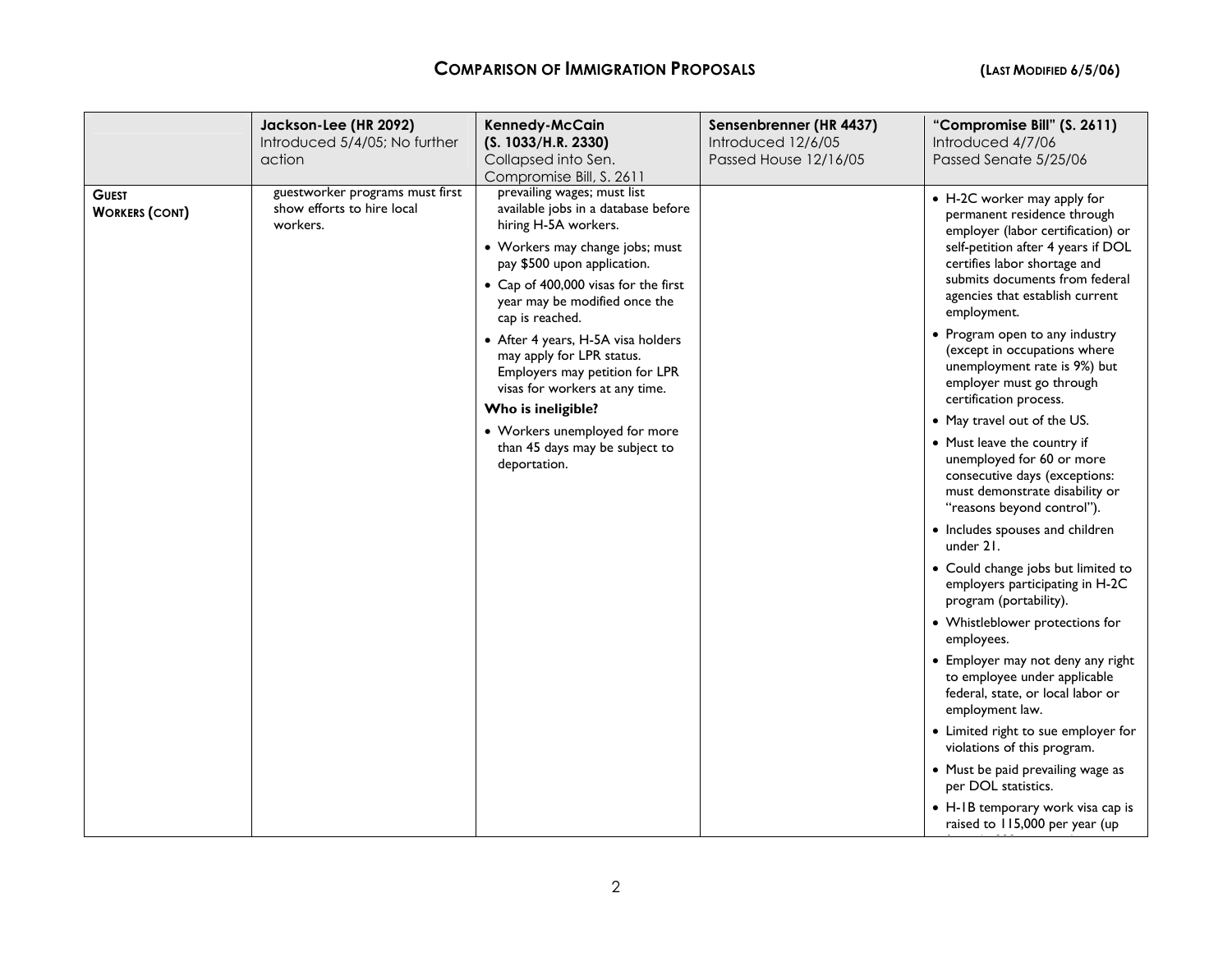| <b>GUEST</b>                        | Jackson-Lee (HR 2092)<br>Introduced 5/4/05; No further<br>action | <b>Kennedy-McCain</b><br>(S. 1033/H.R. 2330)<br>Collapsed into Sen.<br>Compromise Bill, S. 2611                                                                                                                                                                                                                                                                                                                                                              | Sensenbrenner (HR 4437)<br>Introduced 12/6/05<br>Passed House 12/16/05                                                                                                                                                                                                    | "Compromise Bill" (S. 2611)<br>Introduced 4/7/06<br>Passed Senate 5/25/06<br>from 65,000 currently).                                                                                                                                                                                                                                                                                                                                                                                                                                                                                                                                                                                                                                                                                                                                                                                                                                                                              |
|-------------------------------------|------------------------------------------------------------------|--------------------------------------------------------------------------------------------------------------------------------------------------------------------------------------------------------------------------------------------------------------------------------------------------------------------------------------------------------------------------------------------------------------------------------------------------------------|---------------------------------------------------------------------------------------------------------------------------------------------------------------------------------------------------------------------------------------------------------------------------|-----------------------------------------------------------------------------------------------------------------------------------------------------------------------------------------------------------------------------------------------------------------------------------------------------------------------------------------------------------------------------------------------------------------------------------------------------------------------------------------------------------------------------------------------------------------------------------------------------------------------------------------------------------------------------------------------------------------------------------------------------------------------------------------------------------------------------------------------------------------------------------------------------------------------------------------------------------------------------------|
| <b>WORKERS (CONT)</b>               |                                                                  |                                                                                                                                                                                                                                                                                                                                                                                                                                                              |                                                                                                                                                                                                                                                                           | • Visa number may grow to meet<br>market demand                                                                                                                                                                                                                                                                                                                                                                                                                                                                                                                                                                                                                                                                                                                                                                                                                                                                                                                                   |
|                                     |                                                                  |                                                                                                                                                                                                                                                                                                                                                                                                                                                              |                                                                                                                                                                                                                                                                           | • Removes numerical cap on entry<br>of foreign nurses.                                                                                                                                                                                                                                                                                                                                                                                                                                                                                                                                                                                                                                                                                                                                                                                                                                                                                                                            |
| <b>EMPLOYER</b><br><b>SANCTIONS</b> | No change.                                                       | • Fines will increase for employers<br>who hire undocumented<br>workers.<br>· SSA will become responsible for<br>verifying worker status under<br>new electronic immigration<br>verification system. Essentially,<br>"no match" checks would be<br>institutionalized.<br>• DOL inspectors, responsible for<br>responding to complaints of<br>unpaid wages or overtime, will be<br>required to examine employers'<br>records of worker immigration<br>status. | • Creates phone and Internet-<br>based employment eligibility<br>verification system.<br>• Eliminates I-9 process.<br>• Creates hefty new fines for<br>employers who hire<br>undocumented individuals.<br>• Creates mandatory new Social<br>Security card for immigrants. | • Eliminates paper I-9 process and<br>creates mandatory electronic<br>verification system to verify<br>employment eligibility.<br>• Eligibility would be required only<br>of new employees as of the date<br>set forth in the Act.<br>• Some employers may be required<br>to verify immigration status of<br>ALL employees if they are<br>designated a "critical employer."<br>• Penalties for employers who<br>falsely verify employees' status.<br>• Drastically limits documents that<br>can be used to prove work<br>authorization.<br>• Employers are required to report<br>to DHS any information that<br>would assist in the enforcement<br>of immigration law, including<br>nonconfirmation of worker's<br>eligibility.<br>• Adds 2,000 agents annually to<br>investigate unlawful employment<br>of immigrants and 1,000 agents<br>annually to investigate<br>immigration fraud.<br>• Enacts anti-discrimination,<br>privacy, and due process<br>protections for workers. |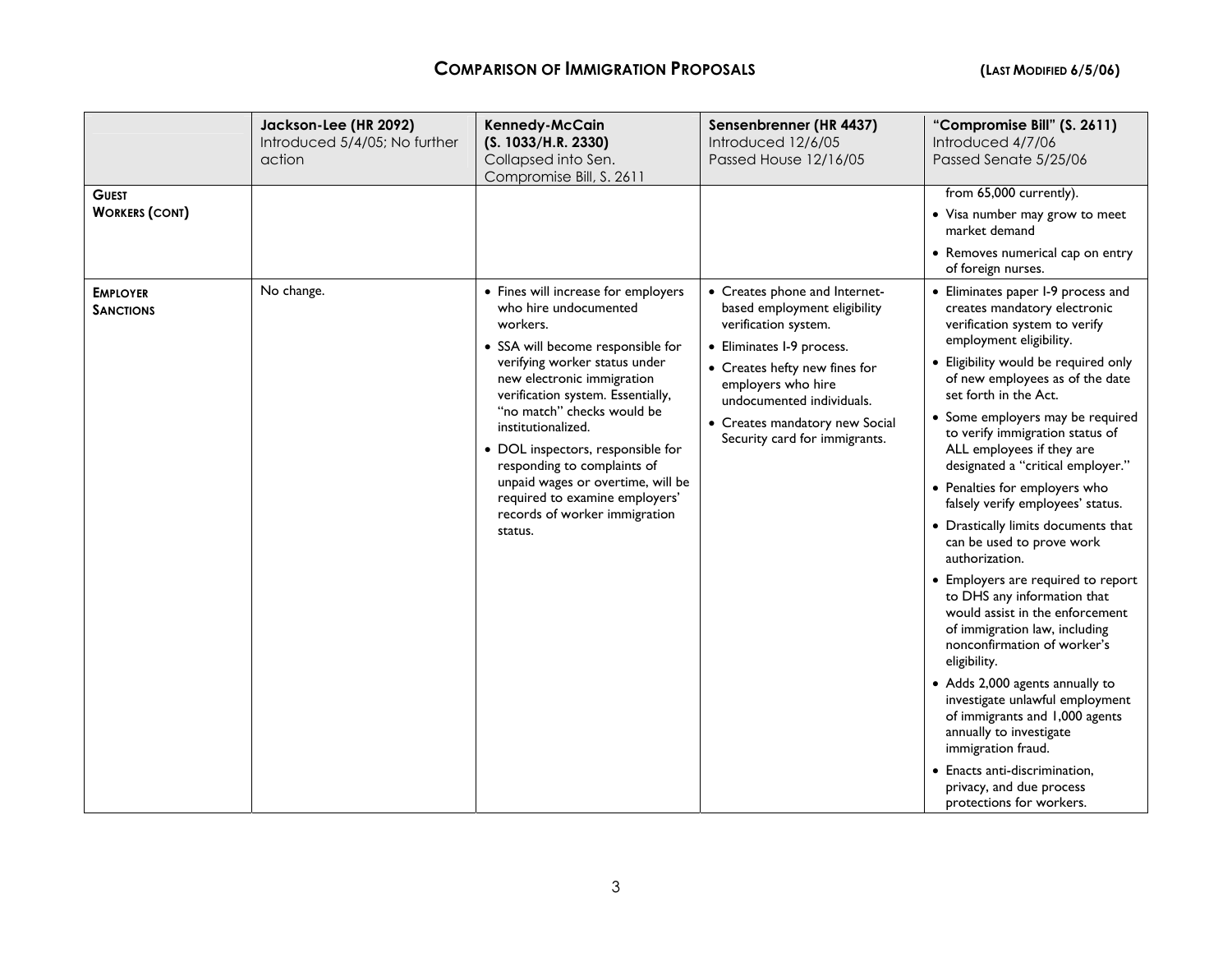|                                     | Jackson-Lee (HR 2092)<br>Introduced 5/4/05; No further<br>action                                                                                   | Kennedy-McCain<br>(S. 1033/H.R. 2330)<br>Collapsed into Sen.<br>Compromise Bill, S. 2611                                                                                          | Sensenbrenner (HR 4437)<br>Introduced 12/6/05<br>Passed House 12/16/05                                                                                                                                                                                                                                                                                                                                                                                                                                                                                                                                                                                                                                                                                                         | "Compromise Bill" (S. 2611)<br>Introduced 4/7/06<br>Passed Senate 5/25/06                                                                                                                                                                                                                                                                                                                                                                                                                                                                                                                                                                                                                                                                                                                                            |
|-------------------------------------|----------------------------------------------------------------------------------------------------------------------------------------------------|-----------------------------------------------------------------------------------------------------------------------------------------------------------------------------------|--------------------------------------------------------------------------------------------------------------------------------------------------------------------------------------------------------------------------------------------------------------------------------------------------------------------------------------------------------------------------------------------------------------------------------------------------------------------------------------------------------------------------------------------------------------------------------------------------------------------------------------------------------------------------------------------------------------------------------------------------------------------------------|----------------------------------------------------------------------------------------------------------------------------------------------------------------------------------------------------------------------------------------------------------------------------------------------------------------------------------------------------------------------------------------------------------------------------------------------------------------------------------------------------------------------------------------------------------------------------------------------------------------------------------------------------------------------------------------------------------------------------------------------------------------------------------------------------------------------|
| <b>BORDER</b><br><b>ENFORCEMENT</b> | • Will increase number of border<br>and airport inspectors.<br>• Will increase enforcement on<br>commercial smuggling / trafficking<br>operations. | • Mandates DHS to develop<br>"National Strategy for Border<br>Security."<br>• Increases aerial and ground<br>surveillance.<br>• Incorporates information sharing<br>between govts | • Builds 700 more miles of wall<br>along US-Mexico border at a cost<br>of \$2.2 billion.<br>• Calls for feasibility study of<br>building wall at US-Canada<br>border.<br>• Mandatory cross-border<br>agreements with Canada and<br>Mexico.<br>• Creates a Red Zone Defense<br>Border Intelligence Pilot Program<br>in Arizona.<br>• Mandatory detention of all<br>noncitizens (except Cubans)<br>attempting to enter US<br>unlawfully.<br>• Expands expedited removal to all<br>US borders, including to anyone<br>caught within 100 miles of the<br>border who cannot prove that<br>they have been here more than<br>14 days.<br>• Expands expedited removal to<br>noncitizens who are inadmissible<br>on criminal grounds.<br>• Increases aerial and ground<br>surveillance. | • Builds 370 miles of fencing and<br>500 miles of vehicle barriers.<br>• Adds 2,400 Border Patrol agents<br>each year through 2011 (current<br>number: 11,300).<br>• Authorizes use and mandates<br>study for expanded use of<br>technology surveillance (including<br>unmanned vehicles and aerial<br>surveillance).<br>• Expands expedited removal to all<br>US borders to anyone caught<br>within 100 miles of the border<br>who cannot prove that they have<br>been here more than 14 days.<br>• Mandatory detention for all<br>individuals "illegally entering" U.S.<br>- exceptions: Cubans, Mexicans,<br>some asylum seekers.<br>• Authorizes use of National Guard<br>at southern border.<br>• Allows DHS to deploy 1,000<br>border patrol agents in event of<br>international border security<br>emergency. |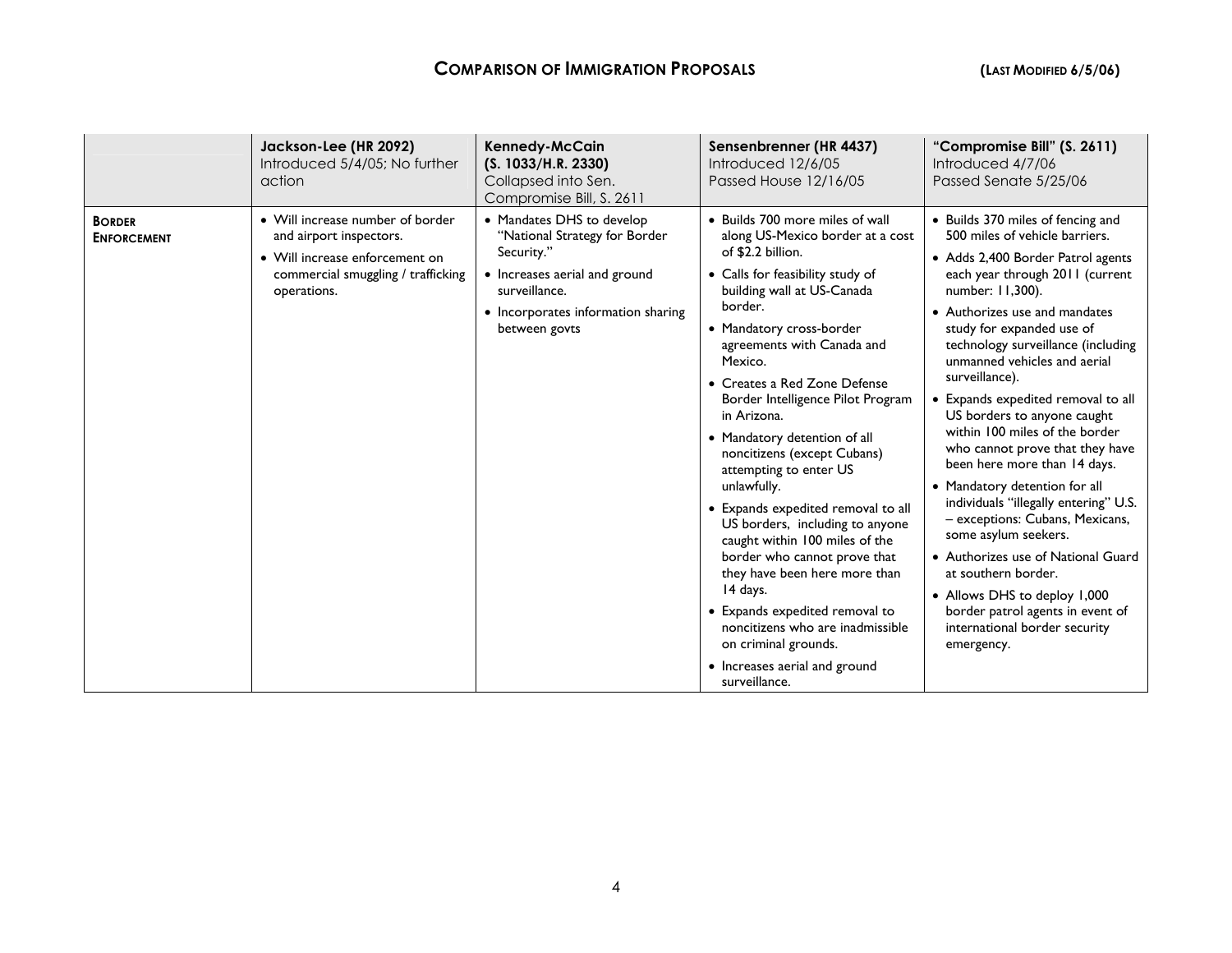|                                  | Jackson-Lee (HR 2092)<br>Introduced 5/4/05; No further<br>action                                                                                                                                                      | Kennedy-McCain<br>(S. 1033/H.R. 2330)<br>Collapsed into Sen.<br>Compromise Bill, S. 2611                                                                                                                                                                                                                                                                                                                                                                                                                            | Sensenbrenner (HR 4437)<br>Introduced 12/6/05<br>Passed House 12/16/05 | "Compromise Bill" (S. 2611)<br>Introduced 4/7/06<br>Passed Senate 5/25/06                                                                                                                                                                                                                                                                                                                                                              |
|----------------------------------|-----------------------------------------------------------------------------------------------------------------------------------------------------------------------------------------------------------------------|---------------------------------------------------------------------------------------------------------------------------------------------------------------------------------------------------------------------------------------------------------------------------------------------------------------------------------------------------------------------------------------------------------------------------------------------------------------------------------------------------------------------|------------------------------------------------------------------------|----------------------------------------------------------------------------------------------------------------------------------------------------------------------------------------------------------------------------------------------------------------------------------------------------------------------------------------------------------------------------------------------------------------------------------------|
| <b>WORKERS'</b><br><b>RIGHTS</b> | • Makes discrimination against a<br>worker due to immigration status<br>an unfair labor practice.<br>• Requires DOL to conduct a<br>national study on extent of<br>violations of immigrant worker<br>rights.          | • Guest workers covered by FLSA<br>and other employment laws.<br>• May not be used to replace<br>striking workers.<br>• Foreign labor contractors must<br>be registered. Only remedy for<br>violations is an investigation at<br>the discretion of DOL.<br>• No appellate process provided.<br>Extends INA protections against<br>citizenship and national origin<br>discrimination to LPRs as well as<br>temporary workers under the H-<br>5A and H-5B programs.<br>Strengthens anti-discrimination<br>provisions. | None.                                                                  | • Very limited worker protections<br>for some programs, e.g., AgJOBS<br>and H-2C guestworker program<br>(see above).<br>• Requires Census Bureau to<br>conduct an Immigration Impact<br>Study to examine the impact of<br>legal and undocumented<br>immigrants on the quality of life in<br>the U.S.; also mandates the<br>creation of a Temporary Worker<br>Task Force to study the impact of<br>temporary workers on U.S.<br>market. |
| <b>JOB</b><br><b>TRAINING</b>    | Fees paid by applicants for<br>legalization or employers under<br>existing guest worker programs<br>must be used for job training or<br>creation in communities with<br>historically high records of<br>unemployment. | None provided.                                                                                                                                                                                                                                                                                                                                                                                                                                                                                                      | None provided.                                                         | None provided.                                                                                                                                                                                                                                                                                                                                                                                                                         |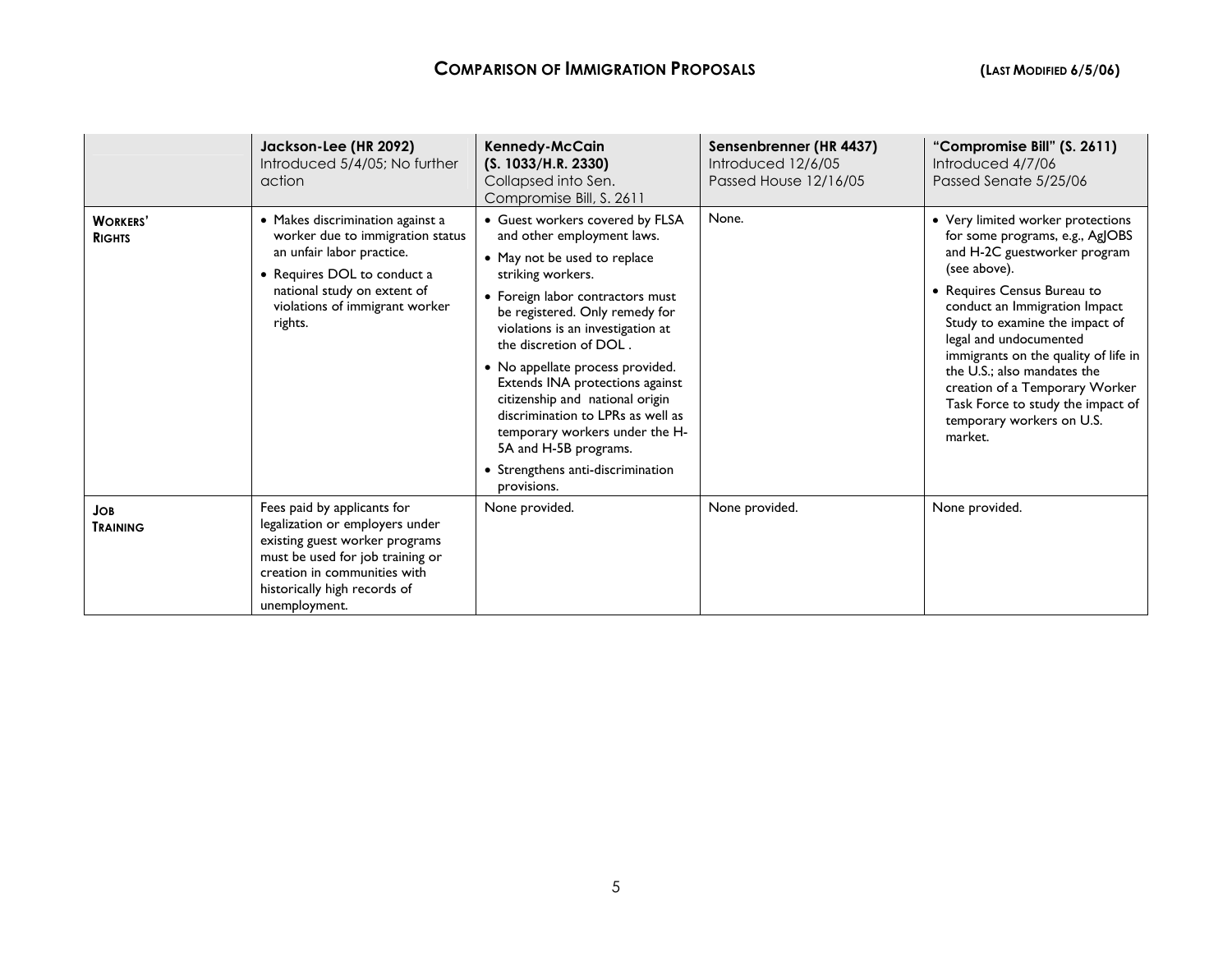|                                                           | Jackson-Lee (HR 2092)<br>Introduced 5/4/05; No further<br>action                                                                                                                                                                                                                                                                                                                                                                                                                                                                             | Kennedy-McCain<br>(S. 1033/H.R. 2330)<br>Collapsed into Sen.<br>Compromise Bill, S. 2611                                                                                                                                                                  | Sensenbrenner (HR 4437)<br>Introduced 12/6/05<br>Passed House 12/16/05                                                                               | "Compromise Bill" (S. 2611)<br>Introduced 4/7/06<br>Passed Senate 5/25/06                                                                                                                                                                                                                                                                                                                                                                                                                                                                                                                                                     |
|-----------------------------------------------------------|----------------------------------------------------------------------------------------------------------------------------------------------------------------------------------------------------------------------------------------------------------------------------------------------------------------------------------------------------------------------------------------------------------------------------------------------------------------------------------------------------------------------------------------------|-----------------------------------------------------------------------------------------------------------------------------------------------------------------------------------------------------------------------------------------------------------|------------------------------------------------------------------------------------------------------------------------------------------------------|-------------------------------------------------------------------------------------------------------------------------------------------------------------------------------------------------------------------------------------------------------------------------------------------------------------------------------------------------------------------------------------------------------------------------------------------------------------------------------------------------------------------------------------------------------------------------------------------------------------------------------|
| <b>FAMILY AND EMPLOYMENT-</b><br><b>BASED IMMIGRATION</b> | • Doubles annual cap of family visas<br>to 960,000.<br>· Fiancé(eé)s, spouses, or children<br>of LPRs may enter country while<br>petition pending.<br>• Relaxes restrictions on widows,<br>children born out of wedlock.<br>orphaned, abandoned nieces,<br>nephews, or grandchildren.<br>• Eliminates affidavit of support as<br>condition for admissibility.                                                                                                                                                                                | • Redistributes visas in family<br>(immediate family members<br>exempt from family-based<br>immigrant visas) and<br>employment-based categories and<br>doubles number of employment-<br>based visas.<br>• Relaxes financial requirements for<br>sponsors. | None.                                                                                                                                                | • Exempts spouses and children<br>(immediate family members) from<br>existing caps on family-based<br>immigrant visas. This would free<br>up 254,000 visas annually from<br>the current cap of 480,000 for<br>other family and employment<br>based visa categories.<br>• Allows spouse/child of US citizen<br>to continue with application if US<br>citizen petitioner dies.<br>• US citizens and LPRs convicted of<br>certain crimes prohibited from<br>petitioning for family members<br>• Employment-based green cards<br>increased to 650,000 annually (up<br>from 140,000 currently), including<br>spouses and children. |
| <b>ASYLUM AND REFUGEE</b><br><b>ISSUES</b>                | • Would establish parity between<br>Haitian and Cuban refugees.<br>Permits adjustment of status to<br>Haitian nationals physically<br>present in the US for at least I<br>year.<br>• Eliminates mandatory detention<br>of Haitian asylum seekers.<br>• Grants LPR status to longtime<br>Liberian asylum seekers.<br>• Allows "gender" to qualify as a<br>basis for asylum.<br>• Eliminates I-year filing<br>requirement for asylum seekers.<br>• Makes LPR status available to<br>recipients of temporary<br>protected status after 5 years. | None.                                                                                                                                                                                                                                                     | • New aggravated felony penalties<br>bar asylees from applying for<br>green card.<br>• Changes statutory requirements<br>for withholding of removal. | Denies asylum to individuals based<br>on their suspected activity related<br>to terrorism or other security-<br>related reasons at the whim of the<br>Attorney General.                                                                                                                                                                                                                                                                                                                                                                                                                                                       |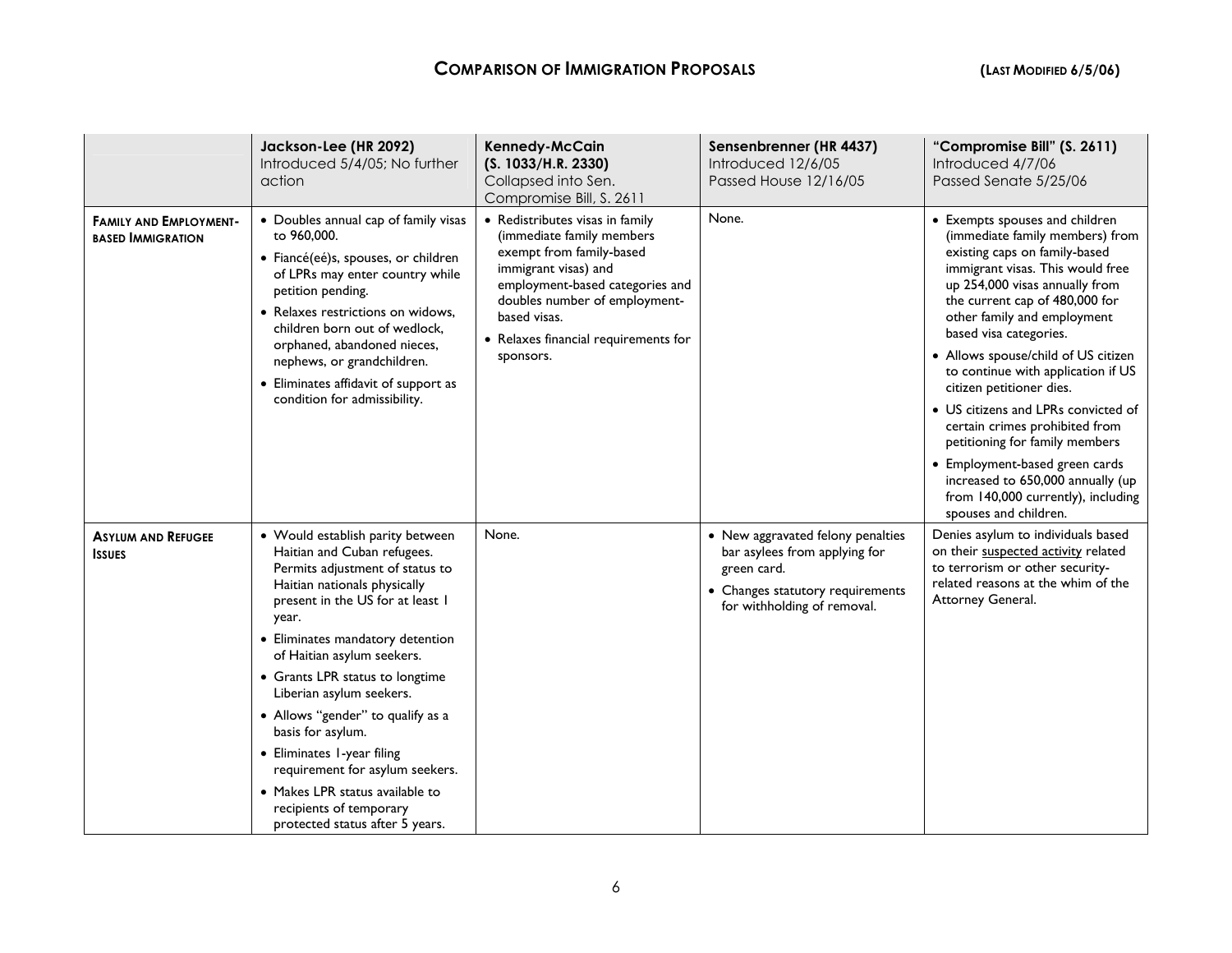|                                                                      | Jackson-Lee (HR 2092)<br>Introduced 5/4/05; No further<br>action                                                                                                                                                                                                                                | <b>Kennedy-McCain</b><br>(S. 1033/H.R. 2330)<br>Collapsed into Sen.<br>Compromise Bill, S. 2611 | Sensenbrenner (HR 4437)<br>Introduced 12/6/05<br>Passed House 12/16/05                                                                                                                                                                                                                                                                                                                                                                                                                                                                                                                                                                                                                                                                                                                                                                                                                                                                                                                                                                                                                                                                                                                                      | "Compromise Bill" (S. 2611)<br>Introduced 4/7/06<br>Passed Senate 5/25/06                                                                                                                                                                                                                                                                                                                                                                                                                                                                                                                                                                                                                                                                                                                                                                                                                                                                                                                                                                                                                                                                                                                             |
|----------------------------------------------------------------------|-------------------------------------------------------------------------------------------------------------------------------------------------------------------------------------------------------------------------------------------------------------------------------------------------|-------------------------------------------------------------------------------------------------|-------------------------------------------------------------------------------------------------------------------------------------------------------------------------------------------------------------------------------------------------------------------------------------------------------------------------------------------------------------------------------------------------------------------------------------------------------------------------------------------------------------------------------------------------------------------------------------------------------------------------------------------------------------------------------------------------------------------------------------------------------------------------------------------------------------------------------------------------------------------------------------------------------------------------------------------------------------------------------------------------------------------------------------------------------------------------------------------------------------------------------------------------------------------------------------------------------------|-------------------------------------------------------------------------------------------------------------------------------------------------------------------------------------------------------------------------------------------------------------------------------------------------------------------------------------------------------------------------------------------------------------------------------------------------------------------------------------------------------------------------------------------------------------------------------------------------------------------------------------------------------------------------------------------------------------------------------------------------------------------------------------------------------------------------------------------------------------------------------------------------------------------------------------------------------------------------------------------------------------------------------------------------------------------------------------------------------------------------------------------------------------------------------------------------------|
| <b>DETENTION, DEPORTATION,</b><br>AND ACCESS TO THE<br><b>COURTS</b> | Eliminates mandatory detention in<br>expedited removal proceedings,<br>misdemeanors as basis for<br>deportation, and retroactive<br>changes in grounds of inadmissibility<br>and removal; restores section 245(i)<br>and makes it a permanent provision;<br>restores suspension of deportation. | Allows defrauded immigrants to sue<br>unscrupulous immigration law<br>practitioners.            | · Makes unlawful presence a felony.<br>• Smuggling definition includes<br>immigrants who provide basic<br>services or assistance to<br>immigrants.<br>• Drastically curtails access to the<br>circuit courts of appeal by<br>creating a truncated, one-judge<br>screening process for petitions<br>for review of removal orders.<br>• Makes many more minor crimes<br>into aggravated felonies<br>(retroactivity provision inserted).<br>• Seeks to overturn Supreme<br>Court decisions on the<br>immigration consequences of<br>minor criminal convictions.<br>• Creates a new deportability<br>ground for one DUI offense.<br>• Creates new grounds of<br>inadmissibility for those who are<br>convicted of the following types<br>of offenses: misusing Social<br>Security cards; fraud in<br>connection with ID documents;<br>aggravated felonies; unlawfully<br>procuring citizenship; and<br>domestic violence-related<br>offenses such as stalking, child<br>abuse, neglect or abandonment,<br>or having violated a restraining<br>order.<br>• Expands document fraud offenses<br>to include extremely minor<br>offenses, and makes many more<br>document fraud offenses into<br>aggravated felonies | • Grants wide discretion to DHS to<br>determine "good moral<br>character" and makes those<br>decisions unchallengeable.<br>• Smuggling definition broadened to<br>include transporting, housing, and<br>employment of those who are<br>unlawfully present.<br>• 6 months in prison for failure to<br>notify DHS of address change and<br>deportation for failure to file<br>change of address card twice.<br>• Expands document fraud offenses<br>to include minor omissions and<br>admissions such as use of false or<br>someone else's SSN or name to<br>work. Creates new document<br>fraud aggravated felonies. (But<br>creates new limited waiver for<br>certain legalization applicants.)<br>• Bars person from green card if<br>they admit (conviction not<br>required) a document fraud<br>offense.<br>• Makes illegal entry a<br>misdemeanor crime.<br>• Legalizes indefinite detention by<br>overturning Supreme Court<br>decisions Zadvydas and Martinez<br>and grants unchallengeable<br>authority to extend detention.<br>• Creates new barriers to<br>naturalization and judicial review<br>of naturalization.<br>• Expands definition of aggravated<br>felony to reach minor offenses. |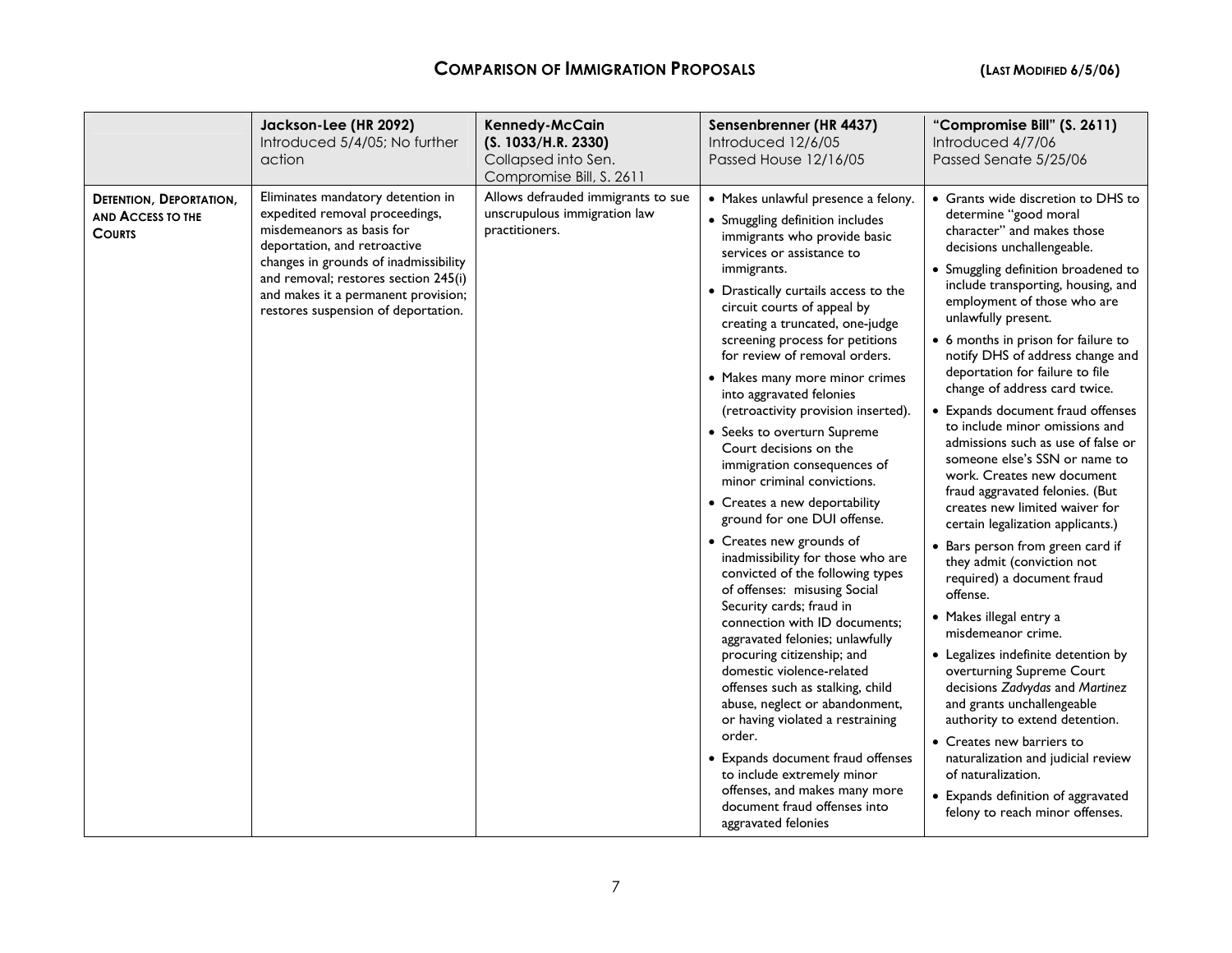|                                                                             | Jackson-Lee (HR 2092)<br>Introduced 5/4/05; No further<br>action | <b>Kennedy-McCain</b><br>(S. 1033/H.R. 2330)<br>Collapsed into Sen.<br>Compromise Bill, S. 2611 | Sensenbrenner (HR 4437)<br>Introduced 12/6/05<br>Passed House 12/16/05                                                                                                                                                                                                                                                                                                                                                                                                                                                                                                                                                                                                                                                                                                                                                                                                                                                                                                                                                                                                                                                                        | "Compromise Bill" (S. 2611)<br>Introduced 4/7/06<br>Passed Senate 5/25/06                                                                                                                                                                                                                                                                                                                                                                                                                                                                                                                                                                                                                                                                                                                                                                                                                                                                                                                                                                                                                                                                                             |
|-----------------------------------------------------------------------------|------------------------------------------------------------------|-------------------------------------------------------------------------------------------------|-----------------------------------------------------------------------------------------------------------------------------------------------------------------------------------------------------------------------------------------------------------------------------------------------------------------------------------------------------------------------------------------------------------------------------------------------------------------------------------------------------------------------------------------------------------------------------------------------------------------------------------------------------------------------------------------------------------------------------------------------------------------------------------------------------------------------------------------------------------------------------------------------------------------------------------------------------------------------------------------------------------------------------------------------------------------------------------------------------------------------------------------------|-----------------------------------------------------------------------------------------------------------------------------------------------------------------------------------------------------------------------------------------------------------------------------------------------------------------------------------------------------------------------------------------------------------------------------------------------------------------------------------------------------------------------------------------------------------------------------------------------------------------------------------------------------------------------------------------------------------------------------------------------------------------------------------------------------------------------------------------------------------------------------------------------------------------------------------------------------------------------------------------------------------------------------------------------------------------------------------------------------------------------------------------------------------------------|
| <b>DETENTION, DEPORTATION,</b><br>AND ACCESS TO THE<br><b>COURTS (CONT)</b> |                                                                  |                                                                                                 | • Legalizes indefinite detention by<br>overturning Supreme Court<br>rulings and grants unreviewable<br>authority to DHS to indefinitely<br>detain more classes of<br>noncitizens.<br>· Immigration violators would be<br>added to the National Crime<br>Information Center database.<br>• Broad new powers for "re-<br>detention" of individuals who<br>were ordered released.<br>• Expands categories of deportable<br>offenses.<br>• Drastically alters naturalization<br>process by creating new bars and<br>requirements.<br>• Expands administrative removal<br>to include individuals who are<br>inadmissible.<br>• Allows secret evidence to be<br>used to deport individuals alleged<br>to be terrorists.<br>• Visa denials to nationals of<br>countries who do not accept<br>nationals who have final orders of<br>removal.<br>• Graduated hefty monetary and<br>civil fines for failing to abide with<br>voluntary departure order.<br>• Allows DHS to cancel<br>nonimmigrant visas (e.g., students,<br>tourists) and requires waiving<br>access to immigration courts<br>before visa is granted.<br>• Reverses burden of proof for | • Allows use of evidence<br>("extrinsic") outside the record<br>of conviction to establish<br>deportability for certain crimes.<br>· Immigration violators would be<br>added to the National Crime<br>Information Center database.<br>• New penalties for overstaying<br>voluntary departure orders,<br>including fines and broad denial of<br>immigration benefits<br>• Creates new inadmissibility and<br>deportability grounds for alleged<br>gang members, even if they never<br>committed a crime.<br>• Bars US citizens with certain<br>criminal convictions from<br>sponsoring family members.<br>• Visa denials to nationals of<br>countries who do not accept<br>nationals who have final orders of<br>removal.<br>• Allows secret evidence to be<br>used to deport individuals alleged<br>to be terrorists.<br>• Makes a third DUI conviction<br>(with a 1-year sentence) an<br>aggravated felony, overturning<br>Supreme Court precedent.<br>• Creates exact same sentence<br>enhancements for illegal entry as<br>it does on illegal re-entry.<br>• Adds 20,000 new detention beds<br>and allows closed military bases<br>to be used as detention centers |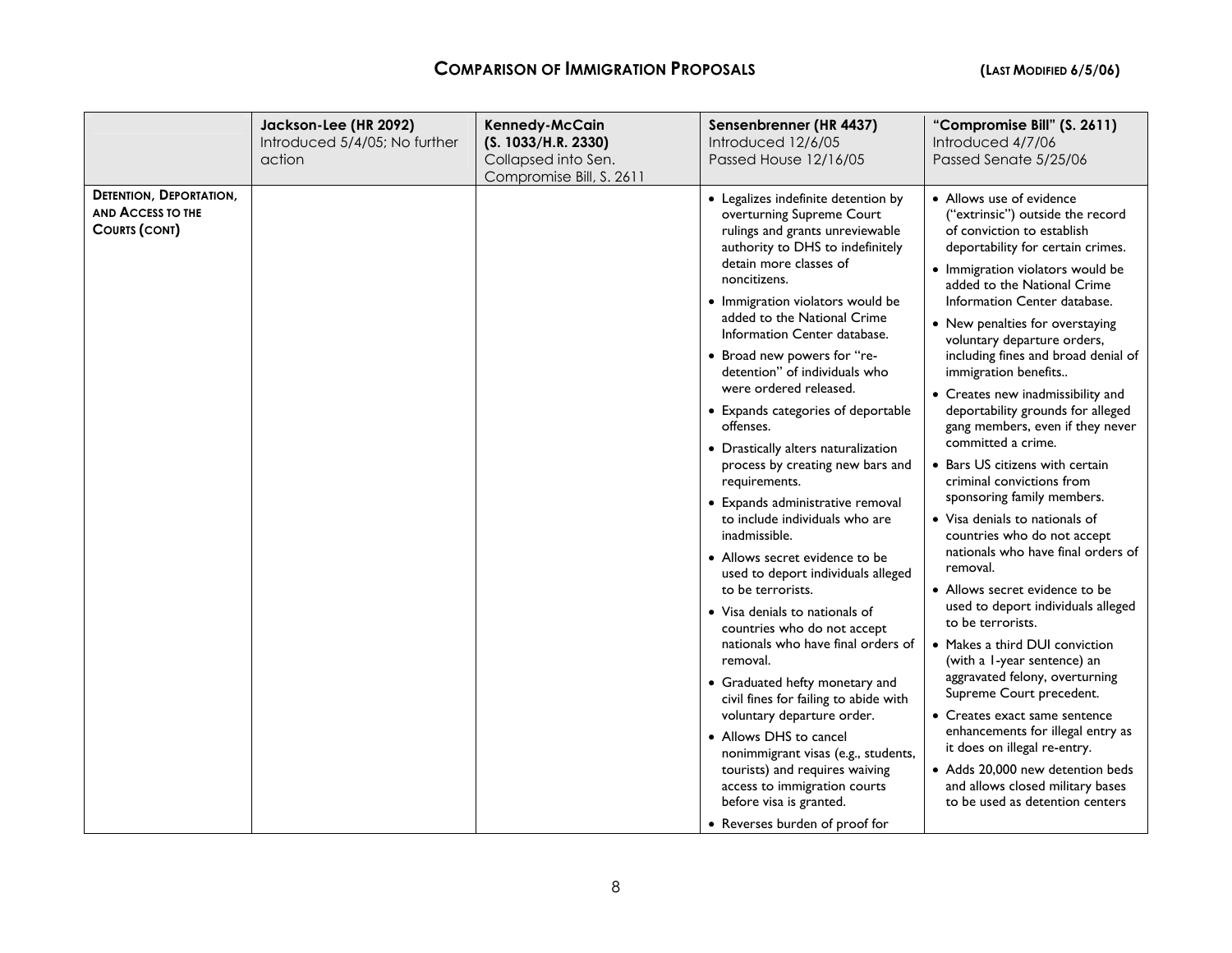|                                                                                    | Jackson-Lee (HR 2092)<br>Introduced 5/4/05; No further<br>action                                                                                                                                    | Kennedy-McCain<br>(S. 1033/H.R. 2330)<br>Collapsed into Sen.<br>Compromise Bill, S. 2611                                                                                                                                | Sensenbrenner (HR 4437)<br>Introduced 12/6/05<br>Passed House 12/16/05                                                                                                                                                                                                                                                                                                                                        | "Compromise Bill" (S. 2611)<br>Introduced 4/7/06<br>Passed Senate 5/25/06                                                                                                                                                                                             |
|------------------------------------------------------------------------------------|-----------------------------------------------------------------------------------------------------------------------------------------------------------------------------------------------------|-------------------------------------------------------------------------------------------------------------------------------------------------------------------------------------------------------------------------|---------------------------------------------------------------------------------------------------------------------------------------------------------------------------------------------------------------------------------------------------------------------------------------------------------------------------------------------------------------------------------------------------------------|-----------------------------------------------------------------------------------------------------------------------------------------------------------------------------------------------------------------------------------------------------------------------|
| <b>DETENTION, DEPORTATION,</b><br><b>AND ACCESS TO THE</b><br><b>COURTS (CONT)</b> |                                                                                                                                                                                                     |                                                                                                                                                                                                                         | those charged with aggravated<br>felonies.<br>• Adds 10.000 new detention beds<br>and allows military bases to be<br>used as detention centers.<br>• Imposes mandatory minimum<br>sentences for many offenses.<br>• Mandatory detention/deportation<br>of individuals associated with<br>gangs, even if have not committed<br>a crime.<br>• Prevents federal courts from<br>reviewing naturalization denials. |                                                                                                                                                                                                                                                                       |
| <b>STATE</b><br><b>REIMBURSEMENT</b>                                               | None.                                                                                                                                                                                               | • Reimburses border states for<br>detention of undocumented<br>immigrants.<br>• Reimbursements for emergency<br>health services for<br>undocumented.                                                                    | None.                                                                                                                                                                                                                                                                                                                                                                                                         | Provides state reimbursement for<br>costs associated with the<br>prosecution and incarceration of<br>undocumented immigrants.                                                                                                                                         |
| <b>DIVERSITY</b><br><b>VISAS</b>                                                   | Doubles number of diversity visas<br>to 110,000 from 55,000.                                                                                                                                        | None.                                                                                                                                                                                                                   | Eliminates the diversity program.                                                                                                                                                                                                                                                                                                                                                                             | Alters the diversity visa program by<br>reserving two-thirds of the available<br>55,000 visas for noncitizens who<br>hold an advanced degree in math,<br>technology, or engineering.                                                                                  |
| <b>SMUGGLING &amp;</b><br><b>TRAFFICKING</b>                                       | • Adjustment of status or reward<br>may be available for informants of<br>immigrant smuggling operations.<br>• \$10 million for state and local<br>investigation and prosecution of<br>traffickers. | • Federal agencies to share<br>information to combat trafficking;<br>report to Congress.<br>• Creates new "witness<br>protection" visa as a category of<br>U visa, increasing number from<br>10,000 to 15,000 per year. | Expands definition of noncitizen<br>smuggling to include assistance to<br>undocumented person.                                                                                                                                                                                                                                                                                                                | • Expands definition of noncitizen<br>smuggling to include minor acts of<br>assistance to an undocumented<br>person. Limited exception for<br>religious organizations and those<br>providing "humanitarian" services.<br>• Expands smuggling forfeiture<br>provision. |
| <b>VAWA</b>                                                                        | Provides several protections for<br>victims of domestic violence, sexual<br>assault, and trafficking.                                                                                               | Provides several protections for<br>victims of domestic violence, sexual<br>assault, and trafficking.                                                                                                                   | None.                                                                                                                                                                                                                                                                                                                                                                                                         | VAWA protections extended to<br>some legalization applicants (Group<br>I in "Legalization" section).                                                                                                                                                                  |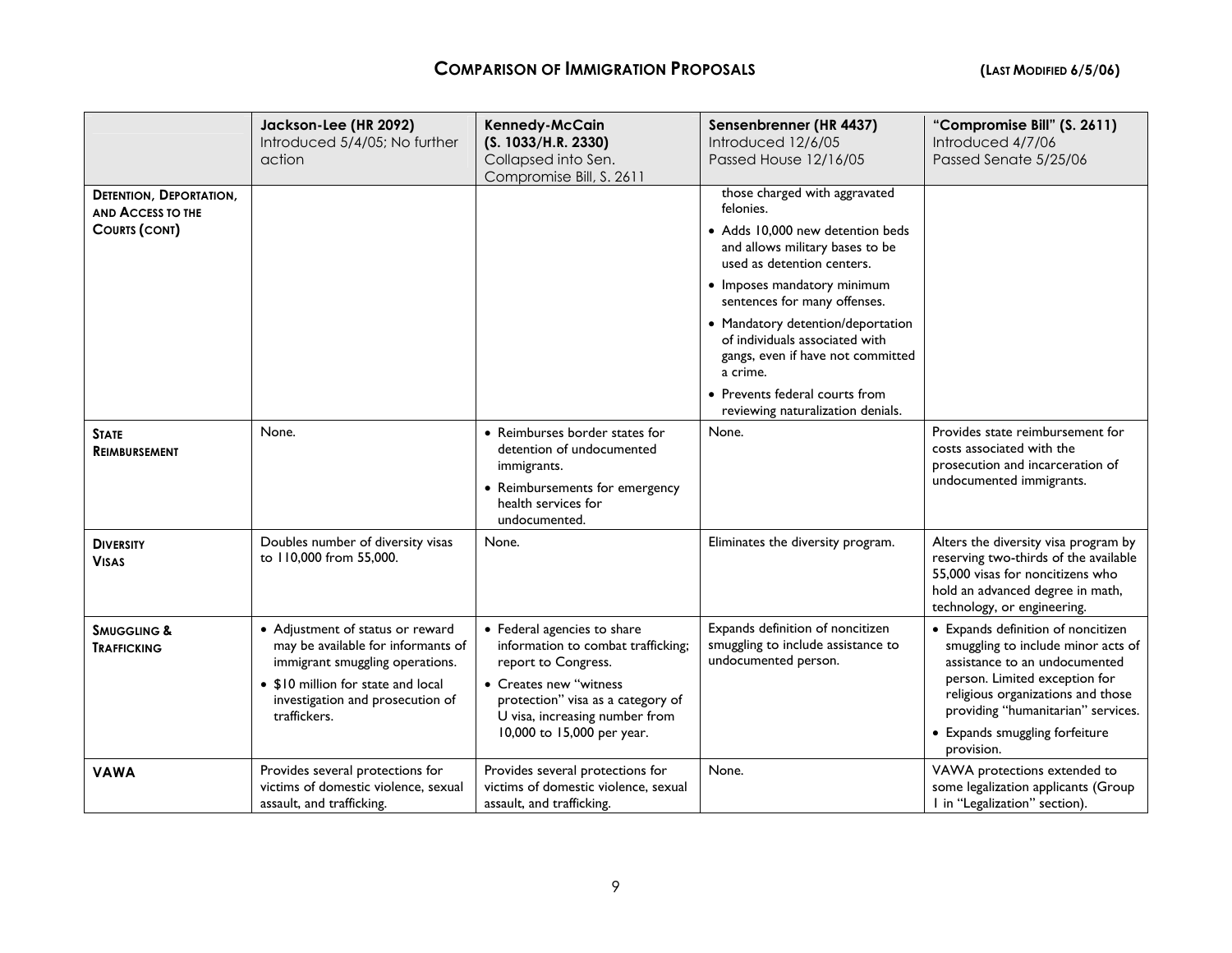|                                                               | Jackson-Lee (HR 2092)<br>Introduced 5/4/05: No further<br>action                                                                                                                             | Kennedy-McCain<br>(S. 1033/H.R. 2330)<br>Collapsed into Sen.<br>Compromise Bill, S. 2611 | Sensenbrenner (HR 4437)<br>Introduced 12/6/05<br><b>Passed House 12/16/05</b>                                                                                                                                                                                                        | "Compromise Bill" (S. 2611)<br>Introduced 4/7/06<br>Passed Senate 5/25/06                                                                                                                                                                                                                                                                                                                                                                                                                                                                                                                                                  |
|---------------------------------------------------------------|----------------------------------------------------------------------------------------------------------------------------------------------------------------------------------------------|------------------------------------------------------------------------------------------|--------------------------------------------------------------------------------------------------------------------------------------------------------------------------------------------------------------------------------------------------------------------------------------|----------------------------------------------------------------------------------------------------------------------------------------------------------------------------------------------------------------------------------------------------------------------------------------------------------------------------------------------------------------------------------------------------------------------------------------------------------------------------------------------------------------------------------------------------------------------------------------------------------------------------|
| <b>STATE/LOCAL &amp; OTHER</b><br><b>INTERIOR ENFORCEMENT</b> | • Eliminates authority of state and<br>local agencies to carry out<br>immigration functions.<br>• Allows state and local authorities<br>to prohibit local enforcement of<br>immigration law. | None.                                                                                    | • Gives law enforcement agencies<br>authority to enforce immigration<br>laws.<br>• Withholds funding to states who<br>do not enter into cooperation<br>agreements with state agencies or<br>local law enforcement.<br>• Development of an "immigration<br>enforcement pocket guide." | • Mandates local law enforcement<br>to enforce federal criminal<br>immigration law.<br>• Allows states to offer driver's<br>license that includes citizenship<br>status.<br>• Encourages DHS to enter into<br>agreements with local law<br>enforcement and state agencies<br>to enforce federal immigration<br>law.<br>• Changes the definition of crime of<br>"entry without inspection" to a<br>continuing offense which would<br>make it easier for local police to<br>enforce immigration laws.<br>• Requires that DHS enter into<br>cooperative agreements with<br>local law enforcement to<br>investigate smuggling. |
| LANGUAGE<br><b>RIGHTS</b>                                     |                                                                                                                                                                                              |                                                                                          |                                                                                                                                                                                                                                                                                      | • English as national language.<br>• English as common and unifying<br>language.<br>• No right to government services<br>or materials in any other<br>language.<br>• Makes the naturalization English<br>and civics test more difficult to<br>pass.                                                                                                                                                                                                                                                                                                                                                                        |

Updated for the National Network for Immigrant and Refugee Rights by South Asian Network, National Immigration Project, Filipinos For Affirmative Action, and Migration Policy & Resource Center/Occidental College. This table was initially produced by the Planning Committee of the Community Dialogue on Immigration Reform, held in Oakland, CA on July 16, 2005, including Bay Area Immigrant Rights Coalition (BAIRC), Coalicion Nacional de Inmigrantes Guatemaltecos (CONGUATE), Communication Workers of America District 9, East Bay Alliance for a Sustainable Economy (EBASE), East Bay Jobs With Justice, Filipino Civil Rights Advocates (FilCRA), FAA), SF Labor Council for Latin American Advancement, No. CA District Council of Laborers, NNIRR, Oakland Community Action Network, Priority Africa Network, UC Berkeley Labor Center, United Food and Commercial Workers Local 428.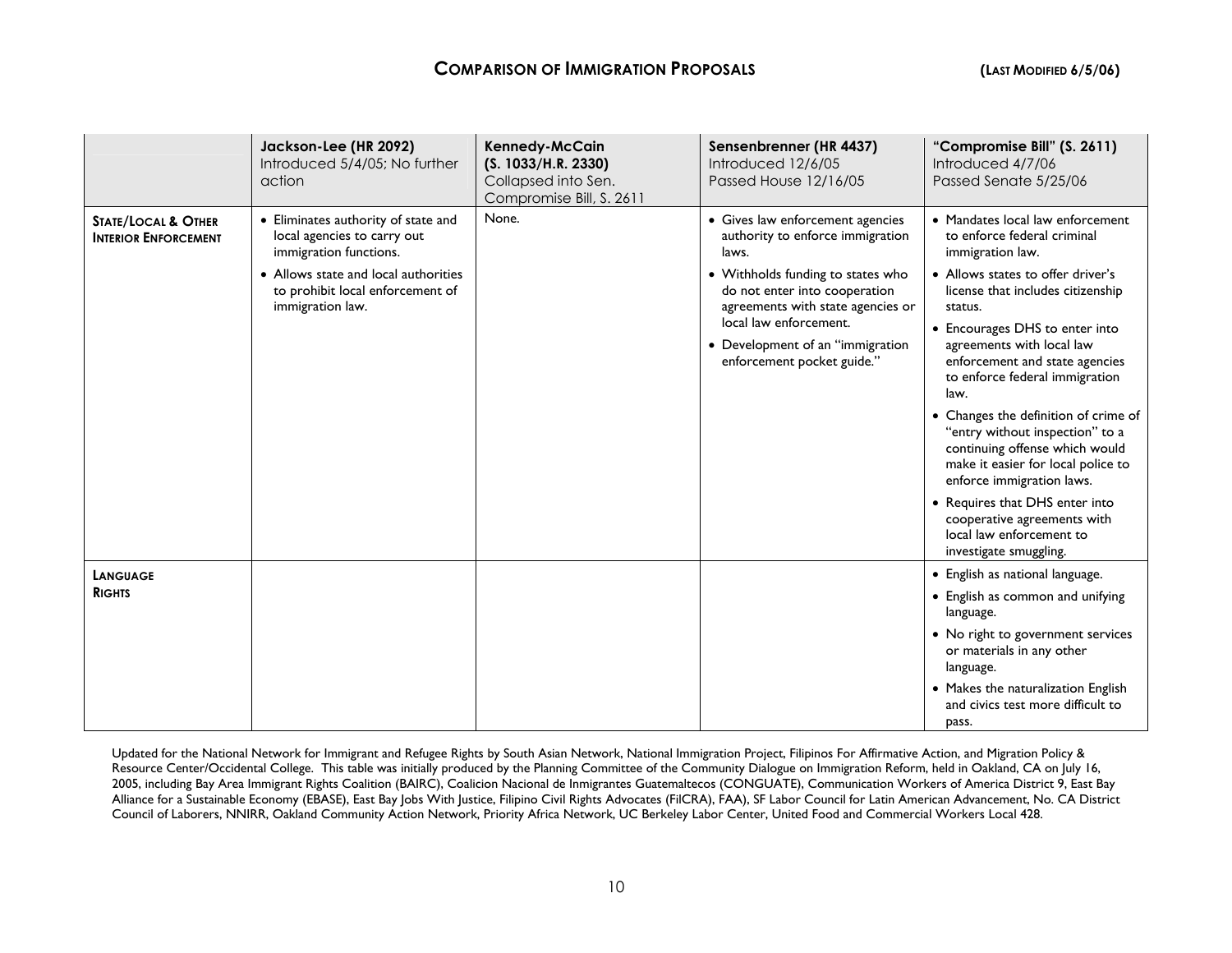# **APPENDIX: ELIGIBILITY & INELIGIBILITY PROVISIONS IN "COMPROMISE BILL" (S. 2611)**

|                                                    | <b>Eligibility Provisions</b>                                                                                                                                                                                                                     | Who Is Ineligible?                                                                                                                                                                                                     |
|----------------------------------------------------|---------------------------------------------------------------------------------------------------------------------------------------------------------------------------------------------------------------------------------------------------|------------------------------------------------------------------------------------------------------------------------------------------------------------------------------------------------------------------------|
| <b>GROUP 1: "EARNED</b><br>ADJUSTMENT"             | • Can apply for work permits for 6 yrs then wait up to 2 more years for current backlog to clear before<br>being granted green card/Lawful Permanent Resident (LPR) status.                                                                       | • Individuals subject to final orders of<br>removal/deportation.                                                                                                                                                       |
| <b>INDIVIDUALS IN US</b><br><b>BEFORE 4/5/01]</b>  | • Must prove 3 years employment prior to 4/5/06 (some exceptions to work requirement, e.g., over 65+<br>years, enrolled in school, etc.).                                                                                                         | • Individuals who failed to depart after a grant<br>of voluntary departure.                                                                                                                                            |
|                                                    | · Pass background checks.                                                                                                                                                                                                                         | · Individuals who are subject to reinstatement                                                                                                                                                                         |
|                                                    | • Pay all federal back taxes and ineligible to collect refunds prior to 2006.                                                                                                                                                                     | of removal after illegal reentry.                                                                                                                                                                                      |
|                                                    | • Pass English/civics test and meet other requirements (limited waiver).                                                                                                                                                                          | • Individuals who have been convicted of a<br>"serious crime" in the US or who are believed                                                                                                                            |
|                                                    | • May be disqualified if here legally (e.g., tourist, student, business visa) on 4/5/06, if ever failed to "comply<br>with any request for information," or if ever committed fraud, such as when seeking employment or fleeing<br>persecution.   | to have a committed a "serious crime"<br>outside the US.                                                                                                                                                               |
|                                                    | • Enacts confidentiality protections (gov't cannot use information for criminal prosecution).                                                                                                                                                     | • Individuals who have been convicted of a<br>felony or 3 or more misdemeanors, even if                                                                                                                                |
|                                                    | • Waiver available for inadmissibility bars. Limited public charge provision, etc.                                                                                                                                                                | crime committed years ago.                                                                                                                                                                                             |
|                                                    | • Cost: \$4,000 per applicant in fines and fees.                                                                                                                                                                                                  | • A limited discretionary waiver is available if                                                                                                                                                                       |
|                                                    | • Sanctions violations waived for employers.                                                                                                                                                                                                      | individuals (1) can show that they failed to                                                                                                                                                                           |
|                                                    | • VAWA protections for battered spouse/children.                                                                                                                                                                                                  | receive notice of immigration hearing, or (2)<br>show that their failure to appear was due to                                                                                                                          |
|                                                    | • Criminal penalties for misrepresentations in application                                                                                                                                                                                        | exceptional circumstances ,or (3) can                                                                                                                                                                                  |
|                                                    | • Special rule for determining "public charge" - no cash assistance.                                                                                                                                                                              | demonstrate that their departure would<br>result in extreme hardship to USC or LPR                                                                                                                                     |
|                                                    | • Administrative and judicial review available.                                                                                                                                                                                                   | child, parent, or spouse.                                                                                                                                                                                              |
|                                                    |                                                                                                                                                                                                                                                   | · Individuals who are inadmissible under INA<br>$212(a)(1)$ , (a)(2), (a)(3), (a)(10)(C) and<br>(a)(10)A). Limited waiver available except for<br>those inadmissible under health grounds. NO<br>HIV waiver available. |
| <b>GROUP 2:</b>                                    | • Must show continuous employment before 1/7/04 (no employment requirement for 65+).                                                                                                                                                              | Same as Group 1, EXCEPT for last bullet point                                                                                                                                                                          |
| "DEFERRED                                          | • Must not have been legally present on 1/7/04 (could be disqualified if here legally on 1/7/04).                                                                                                                                                 | Ineligible if you are a "persecutor."                                                                                                                                                                                  |
| <b>MANDATORY</b><br><b>DEPARTURE</b>               | • Cannot be unemployed for more than 60 days (limited exceptions).                                                                                                                                                                                | Individuals who are not admissible (some                                                                                                                                                                               |
| (DMD)"                                             | • Must apply in 6-month application period and must pass background checks.                                                                                                                                                                       | inadmissibility grounds do not apply and a<br>limited waiver is available).                                                                                                                                            |
| <b>INDIVIDUALS WHO</b>                             | • New DMD document permits work and travel.                                                                                                                                                                                                       |                                                                                                                                                                                                                        |
| <b>ENTERED BETWEEN</b><br>$4/5/01$ &<br>$1/7/04$ ] | • Work permits expire after 3 years. Can apply for new guestworker visa but must do so from abroad (not<br>subject to 200,000 guestworker cap). Guestworker visa program may provide path to green card or must<br>find another way to immigrate. |                                                                                                                                                                                                                        |
|                                                    | • Must leave before DMD expires and surrender work permit.                                                                                                                                                                                        |                                                                                                                                                                                                                        |
|                                                    | • Must concede deportability and waive most rights to contest deportation.                                                                                                                                                                        |                                                                                                                                                                                                                        |
|                                                    | • Must be admissible and submit to wide range of questions.                                                                                                                                                                                       |                                                                                                                                                                                                                        |